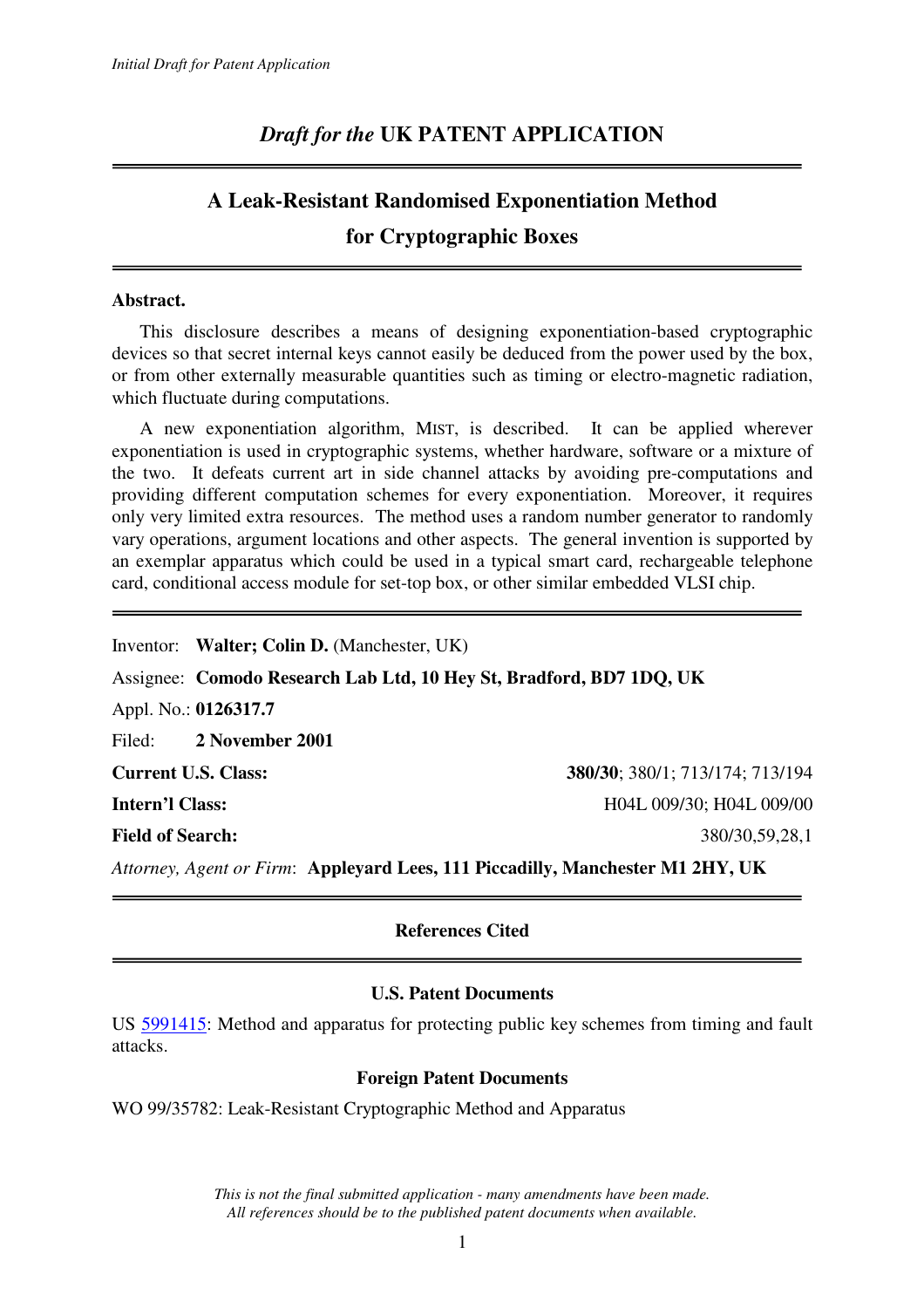# **Other References**

- K. Gandolfi, C. Mourtel & F. Olivier, "Electromagnetic Analysis: Concrete Results", Proceedings of *Workshop on Cryptographic Hardware and Embedded Systems*, Paris, May 14-16, 2001, Çetin Koç, David Naccache and Christof Paar (Editors), pp. 255-265.
- Daniel M. Gordon, "A Survey of Fast Exponentiation Methods", Journal of Algorithms, volume 27 (1998), pp 129-146.
- D. E. Knuth, The Art of Computer Programming, vol. 2, "Seminumerical Algorithms", 2nd Edition, Addison-Wesley, 1981, pp. 441-466.
- P. Kocher, "Timing Attacks on Implementations of Diffie-Hellman, RSA, DSS, and Other Systems", *Advances in Cryptology, Proc Crypto 96*, Lecture Notes in Computer Science **1109**, N. Koblitz editor, Springer-Verlag, 1996, pp 104-113.
- P. Kocher, J. Jaffe & B. Jun, "Differential Power Analysis", Advances in Cryptology − Crypto '99, Lecture Notes in Computer Science **1666**, M. Wiener (editor), Springer-Verlag, 1999, pp 388-397.
- D. May, H.L. Muller & N.P. Smart, "Random Register Renaming to Foil DPA", Proceedings of *Workshop on Cryptographic Hardware and Embedded Systems*, Paris, May 14-16, 2001, Çetin Koç, David Naccache and Christof Paar (Editors), pp. 29-39.
- T. S. Messerges, E. A. Dabbish, R. H. Sloan, "Power Analysis Attacks of Modular Exponentiation in Smartcards", Cryptographic Hardware and Embedded Systems (Proc CHES 99), C. Paar & Ç. Koç editors, Lecture Notes in Computer Science **1717**, Springer-Verlag, 1999, pp. 144-157.
- E. Oswald & M. Aigner, "Randomized Addition-Subtraction Chains as a Countermeasure against Power Attacks", Proceedings of *Workshop on Cryptographic Hardware and Embedded Systems*, Paris, May 14-16, 2001, Çetin Koç, David Naccache and Christof Paar (Editors), pp. 40-52.
- R. L. Rivest, A. Shamir, and L. Adleman, "A Method for Obtaining Digital Signatures and Public-Key Cryptosystems," *Comm. ACM*, vol. **21**, 1978, pp. 120-126.
- C. D. Walter, "Exponentiation using Division Chains", *IEEE Transactions on Computers*, vol. **47**, No. 7, July 1998, pp. 757-765.
- C. D. Walter & S. Thompson, "Distinguishing Exponent Digits by Observing Modular Subtractions", Topics in Cryptology − CT-RSA 2001, D. Naccache (editor), Lecture Notes in Computer Science **2020**, Springer-Verlag, 2001, pp. 192-207.
- C. D. Walter, "Sliding Windows succumbs to Big Mac Attack", Proceedings of *Workshop on Cryptographic Hardware and Embedded Systems*, Paris, May 14-16, 2001, Çetin Koç, David Naccache and Christof Paar (Editors), pp. 291-304.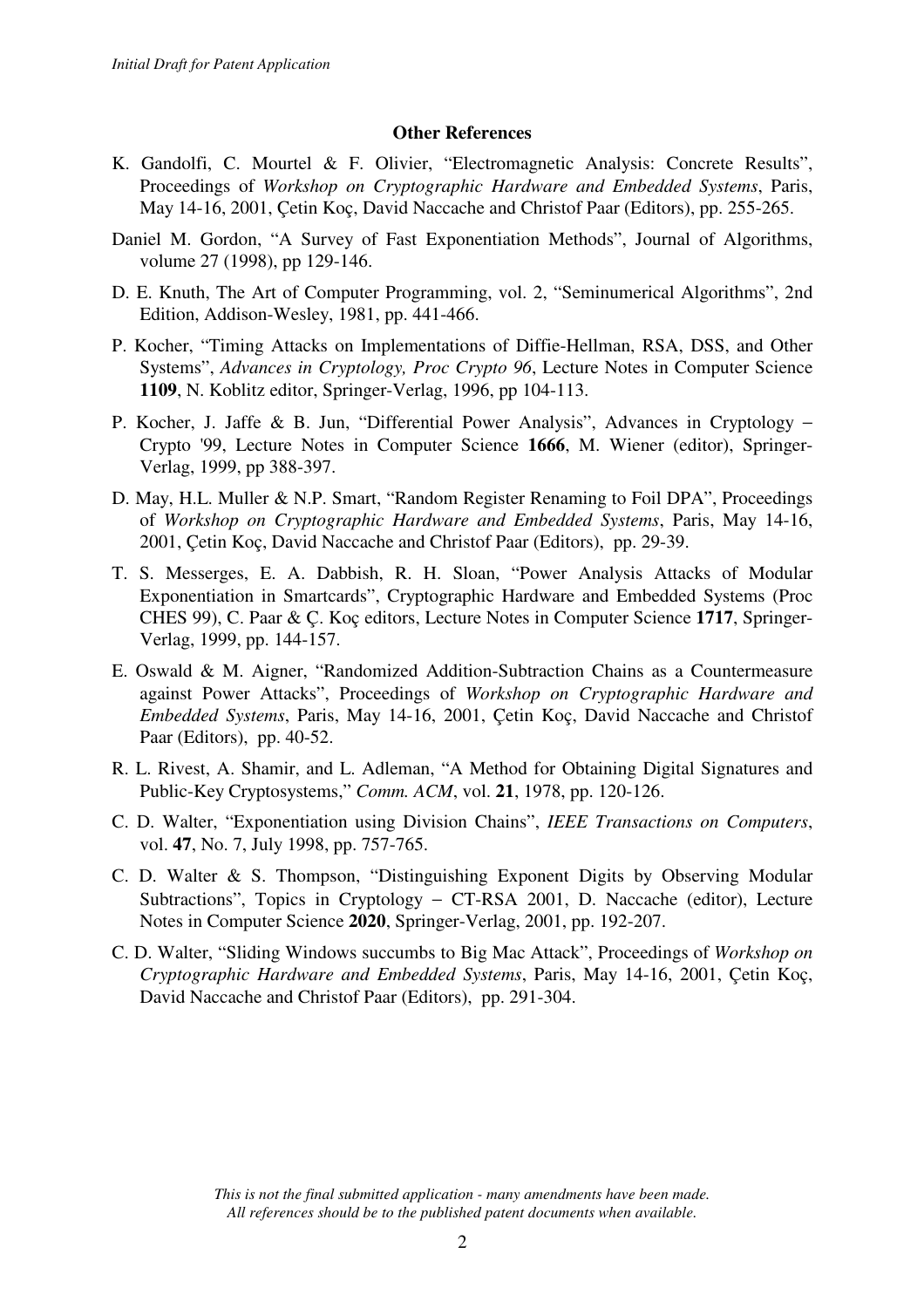# *Claims*

What is being claimed is:

1. A modified, iterative version of implementing exponentiation using Walter's divisor chain method where:

the divisor set is selected to be  $\{2,3,5\}$ ; and

each least non-negative residue is allowable for each residue; and

one minimal length addition chain is associated with each divisor/residue pair; and

a single addition chain is generated; and

the residue powers are multiplied together sequentially.

- 2. In the method of claim 1, the improvement in which divisors are selected from the divisor set in a way unpredictable by an attacker so that the corresponding addition chain defines a randomised computation scheme for the exponentiation.
- 3. In the method of claim 2, the further improvement in which a different addition chain is generated for every one or more successive exponentiations.
- 4. In the method of claim 3, the improvement in which the locations for storing all computed products of the addition chain are selected in a way unpredictable by an attacker.
- 5. In the method of claim 4, the further improvement in which the exponent, modulus and message are first modified using the method of Shamir [US Patent 5991415].
- 6. All similar methods to those in claims 1, 2, 3, 4 and 5 in which a different divisor set is chosen in claim 1.
- 7. Similar methods to claim 6 in which any number of minimal length addition chains for each divisor are made available for the exponentiation scheme and, when the divisor is chosen, an appropriate addition chain is selected for it either randomly or predictably.
- 8. Similar methods to claim 7 in which addition chains of any length are made available for each divisor instead of only ones with minimal length.
- 9. In the method of claim 8, the improvement in which the decreasing value of the exponent is represented using a radix which is a multiple of each and every divisor.
- 10. In the apparatus of claim 2, the selection of a divisor which exactly divides the exponent if this is possible.
- 11. In the apparatus of claim 2, making no deterministic choices of the divisor during construction of the addition chain.
- 12. In the apparatus of claim 2, the further improvement under which the process for selecting a divisor is modified regularly and dynamically to an unpredictable state.
- 13. In the apparatus of claim 1, the further improvement in which the residues associated with each divisor are unrestricted.
- 14. In the apparatus of claim 2 and those of subsequent claims, the further improvement under which the process for selecting a divisor is varied at unpredictable intervals.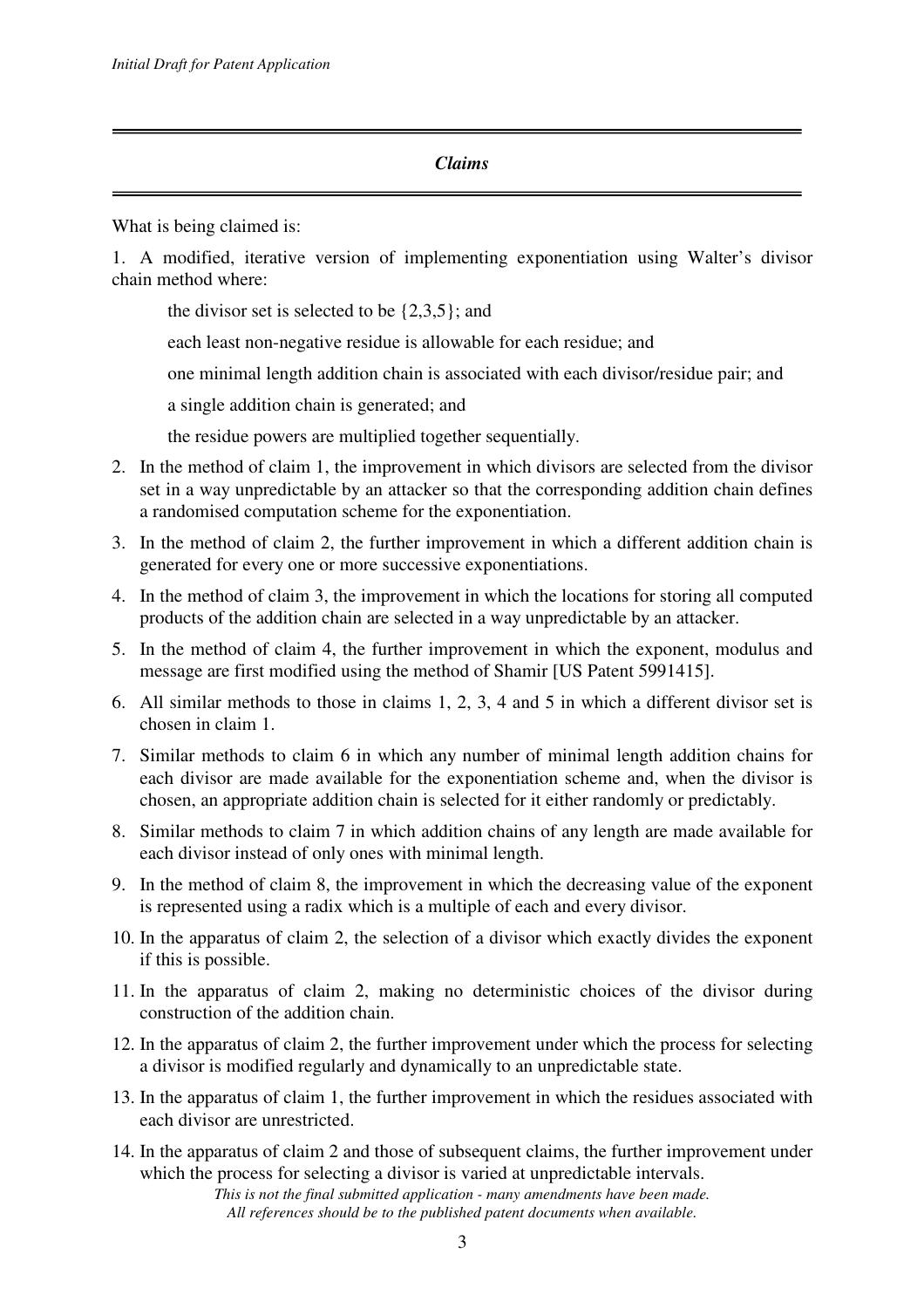- 15. The further improvement that in the case of CRT exponentiation the apparatus of the previous claims be applied to both exponentiations.
- 16. The further improvement to the apparatus of claim 3 in which any or all of the subsequent claims are included.
- 17. Means for selecting the divisors in claim 2.
- 18. Means for selecting the locations in claim 4.
- 19. Means for selecting the addition chains in claim 7.
- 20. Means for selecting the divisor in claim 10.
- 21. Means for selecting the divisor in claim 11.
- 22. Means for selecting the divisor in claim 12.
- 23. Means for varying the decision process in claim 14.
- 24. Means for representing the exponent and performing division on it efficiently.
- 25. The further enhancement that the residue powers, whose product forms the required output, are distributed over several registers, which contain products of same, rather than being multiplied immediately into a single register.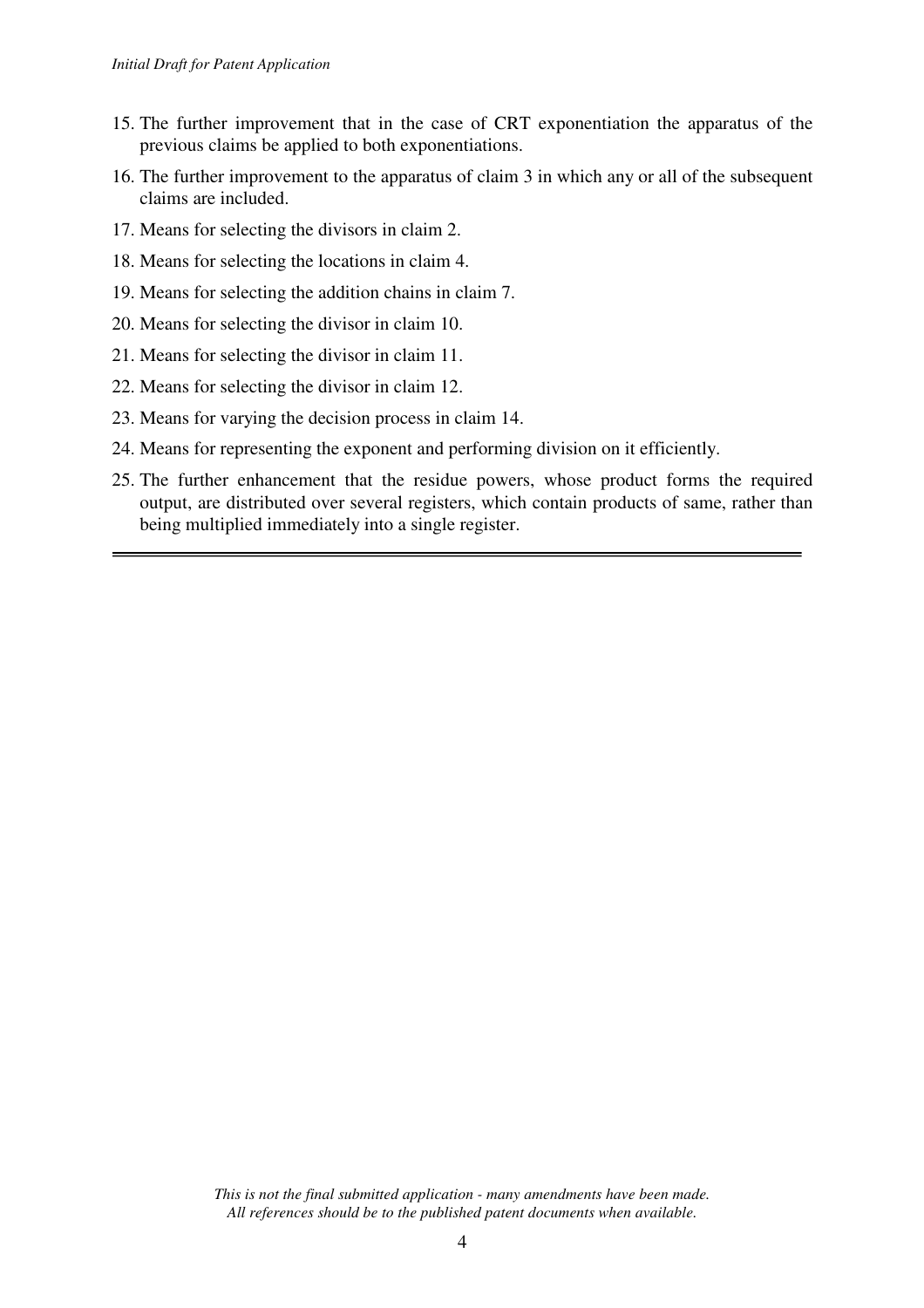### *Description*

### FIELD OF INVENTION

The present invention relates to novel techniques, methods and apparatus, for making number -theoretic public-key schemes (including encryption schemes, signature schemes, authentication schemes, key exchange schemes, key management schemes etc. using modular integer arithmetic, finite field arithmetic, elliptic curve groups, etc. ) more resistant to attacks involving side channel leakage of data.

### BACKGROUND OF INVENTION

### 1. Introduction.

 Cryptographic systems are widely used in a variety of circumstances. Prominent amongst these in the public sector are the electronic transfer of cash between banks, the storage of unspent units in a telephone smartcard, the protection of private keys which allow access to TV channels via a set-top box, and the exchange of confidential material between different branches of an organisation via a public network. Some of these are required to work in a hostile environment where the data owner is not physically present to protect the information and a potential attacker has unrestricted access to the cryptographic device. Such devices may incorporate a variety of means to protect the data contained within them besides encryption, including physical shielding to reduce electro-magnetic radiation, capacitors to reduce power variation, random noise generators to obscure internal operations, limited life span before secret data is overwritten, and self-destruct mechanisms when tampering is detected.

 Many crypto-systems, signature systems and authentication systems employ exponentiation in some multiplicative group as part or all of the encryption, decryption, signing or verification processes. This includes, but is not limited to, the use of RSA in modular arithmetic and over elliptic curves (*see* Rivest, Shamir and Adleman), to Diffie-Hellman key exchange, to El Gamal encryption and to the Digital Signature Standard. Generally, the value of the exponent must be kept secret. However, if the same sequence of multiplications and squarings is used on every occasion to perform the exponentiation, then an attacker can average any information leaking from the device over a number of encryptions/decryptions in order to increase the signal to noise ratio. He may be able to do this sufficiently well to reduce the number of possible exponents to the point at which it is computationally feasible to deduce the secret exponent.

 In particular, recent work has exposed fundamental weaknesses in externally powered embedded cryptographic devices. Methods called "simple power analysis" and "differential power analysis" sometimes enable secret keys to be obtained from such systems by measuring minute variations in execution time, current consumption or electro-magnetic radiation. These are described, for example, by Kocher in the proceedings of *Crypto 96*, by Kocher, Jaffe and Jun in the proceedings of *Crypto 99*, and in work at Gemplus by Gandolfi, Mourtel and Olivier.

 Details of how this leakage can be used to recover secret keys has been further developed by a number of authors such as Messerges, Dabbish and Sloan. In particular, work by Walter & Thompson has shown that very few exponentiations are required to determine the secret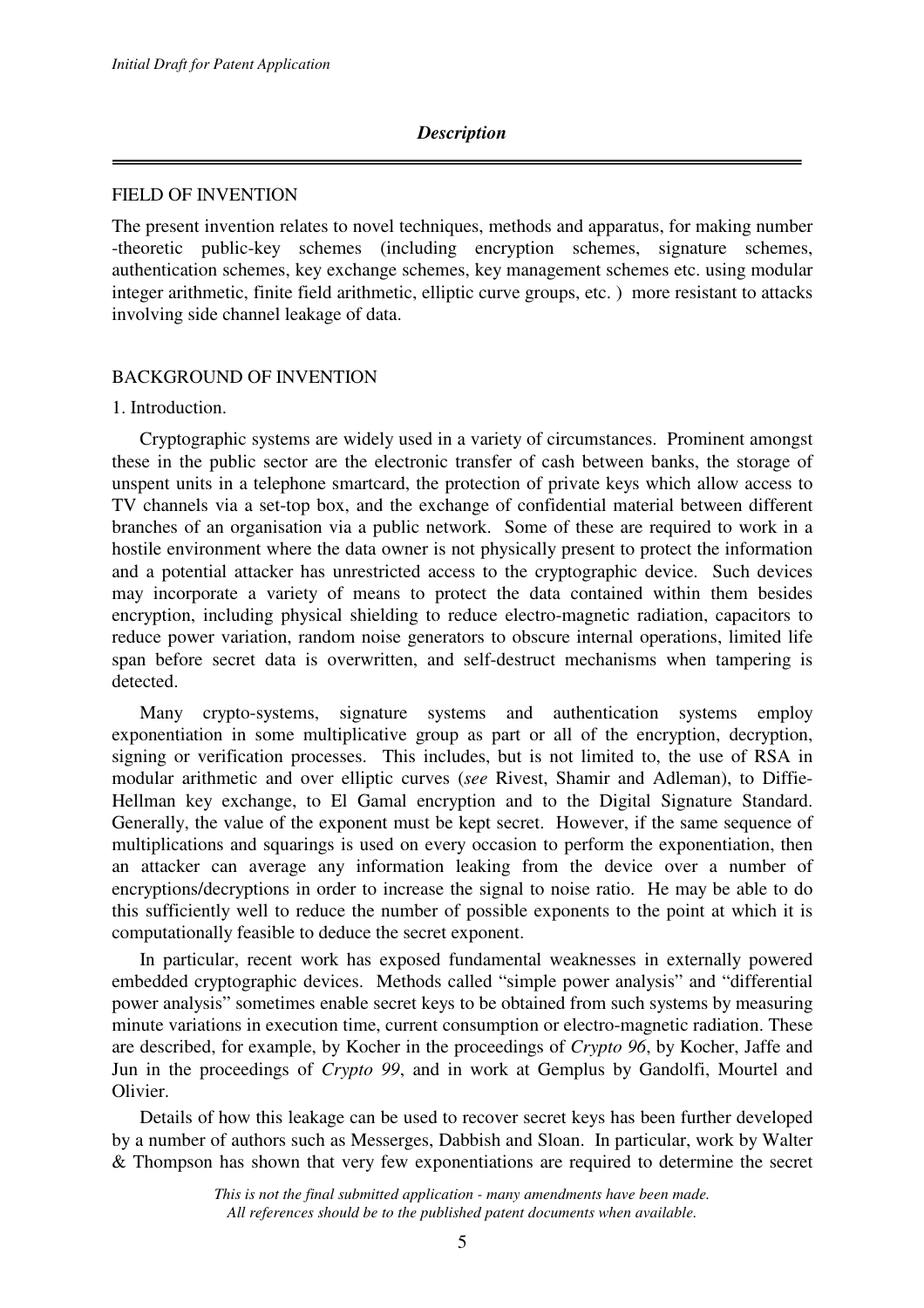exponent if the same computational scheme is used repeatedly and appropriate monitoring equipment is available. Moreover, an article by Walter at *CHES 2001* shows that it may be possible to recover the secret exponent from a single exponentiation if a scheme is used in which the same multiplicands are used repeatedly.

# 2. Prior Art.

 These methods of attack have led to some work on *secure implementations* of the algorithms involved. Much of this involves modification of the inputs to the exponentiation. For example, Shamir's patent US 5,991,415 describes how the exponent can be randomly changed, how the input for exponentiation may be randomly changed, and how the modulus might also be modified. All these methods can be used in combination with the inventions described here.

 However, in the case of algorithms for performing the exponentiation itself, there have been few major advances recently. The main methods for performing exponentiation are described by Knuth. A more recent journal paper by Gordon bridges the gap between this and current state of the art. All this prior art in the public domain is exclusively directed towards *efficient* exponentiation, not *leak resistant* exponentiation. The most relevant material to this disclosure is a work by the algorithm inventor which is also on efficient exponentiation, namely, that by Walter in the IEEE Transactions on Computers.

 At the CHES 2001 conference, Oswald and Aigner showed how random variation in the exponentiation scheme could be used as a counter-measure to side channel attacks, and provided an example for elliptic curve cryptography where an inverse can be calculated, but provided no way of doing this if the inverse of the initial input text were unavailable. Hence their method is inapplicable to integer RSA.

 The invention here is for secure and leak-resistant implementation of exponentiation which is also efficient. The proper setting for this invention is the general structure referred to by mathematicians as a multiplicative group, and *all* applications of exponentiation in such settings are suitable for protection by the inventions described here, not just those mentioned explicitly in this disclosure. Whilst the exemplar apparatus described below uses modular arithmetic in the context of the RSA cryptosystem, no such restrictions to the invention are so implied. For example, elliptic curve cryptography and Diffie-Hellman key exchange can also be protected in part by this invention.

3. Background Theory.

 The process of exponentiation can be described using a scheme which determines which partial results need to be multiplied together at any given time. In general, the exponentiation scheme is determined by an *addition chain* (*see* Knuth). For convenience in this exposition, an addition chain is represented more precisely here by a sequence of multiplication instructions which are written as triples of the form  $(i,j,k)$ . Here  $(i,j,k)$  means multiply the contents of registers *i* and *j* together and write the contents into register *k*. For example,  $(1,1,2)$ ,  $(2,2,2)$ ,  $(1,2,1)$  defines an addition chain which Knuth would present as  $1+1 = 2$ ,  $2+2$  $= 4$ , 1+4 = 5. If M is initially in register 1, then the first instruction is to compute  $M^2 = M^{1+1}$  $= M<sup>1</sup> \times M<sup>1</sup>$  and put the result  $M<sup>2</sup>$  in register 2, the second instruction overwrites this, putting  $M^4 = M^{2+2} = M^2 \times M^2$  into register 2, and the third instruction computes  $M^5 = M^{1+4} = M^1 \times M^4$ and writes the result into register 1. So this is an addition chain which defines one scheme for exponentiating to the power 5 using only two registers and determines how those registers are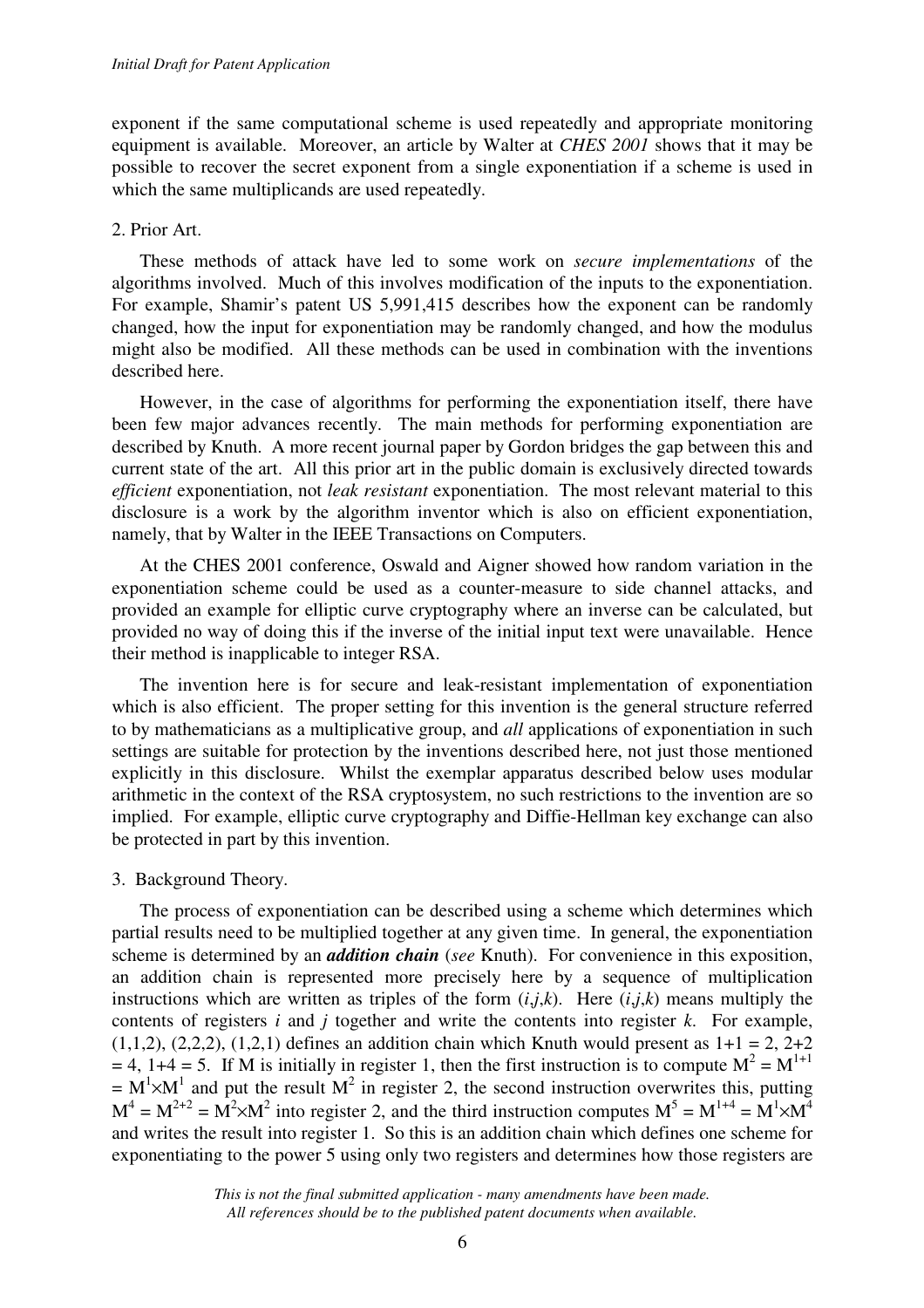used. To complete the description, the requisite initialisation of the registers must be presented, and the output register determined. For the example just presented, this means initialising register 1 with M and reading the result from register 1.

 Addition chains for the standard square-and-multiply and *m*-ary methods are easy to generate. For the *m*-ary method to compute a power of M,  $M^j$  is pre-computed and put into register j, say. Register 0 can be used to store the partial product, as it is created. It is initialised with 1. When  $m = 2^i$ , the exponent is represented with base *m*, and it has *i*-bit digits. The addition chain then consists of a repetition  $i$  squarings given by  $(0.0,0)$  followed, if j is non-zero, by a multiplication  $(0, j, 0)$  where j is the next exponent digit, starting with the most significant exponent digit.

 More efficient addition chains can be found using the method described by Walter in the IEEE Transactions on Computers. This uses the theory of *division chains*. Suppose that exponentiation to the power E is required and that E can be expressed in the form  $E = FD+R$ . Then computing M<sup>E</sup> can be reduced to computing M<sup>D</sup> and M<sup>R</sup> first and then computing M<sup>E</sup> =  $(M^D)^F \times M^R$ . Raising to the power F here is done recursively in the same way, perhaps using a different value for D, and the process is repeated until the problem is reduced to raising to the power 0. The corresponding iterative version of this exponentiation algorithm simply multiplies all the powers  $M<sup>R</sup>$  together as they are formed, and replaces M by  $M<sup>D</sup>$  as the number which requires to be exponentiated. For each step, D is called the **divisor** and R the **residue**. The sequence of pairs (D,R) which reduces E to 0 is called a **division chain**. Walter initially selects a large set of divisors which have efficient addition chains for computing  $M^R$  and  $M^D$  in parallel, and then generates a large number of addition chains for  $M<sup>E</sup>$  by always selecting the few most efficient divisors for extending the most efficient partial division chains constructed so far. Out of these many division chains, the most efficient is selected to provide an addition chain for computing  $M<sup>E</sup>$ . Efficiency here is defined as the one with the shortest addition chain.

 In detail, the algorithm for constructing one of these divisor chains can be presented in a suitable form for this invention using a Pascal-like pseudo-programming language as follows. The included modifications form part of the novel content of this invention.

# **Relevant component from Walter's Division Chain Exponentiation Algorithm adapted and suitably modified for the present purpose:**

| <b>Inputs:</b> $E$ a non-negative integer;                  |
|-------------------------------------------------------------|
| M in the given multiplicative group;                        |
| <b>Output:</b> $ResultM = M^E$ in the multiplicative group; |

**Variables:***StartM* and *ResultM* in the given multiplicative group;

*RemE*, *D* and *R* non-negative integers;

### **Begin**

 $RemE \leftarrow E$ ;  $StartM \leftarrow M$ ;  $ResultM \leftarrow 1$ : **While** RemE > 0 **do Begin** Choose the most efficient D and R ;  $ResultM \leftarrow StartM<sup>R</sup> \times ResultM ;$  $StartM \leftarrow StartM<sup>D</sup>$ ;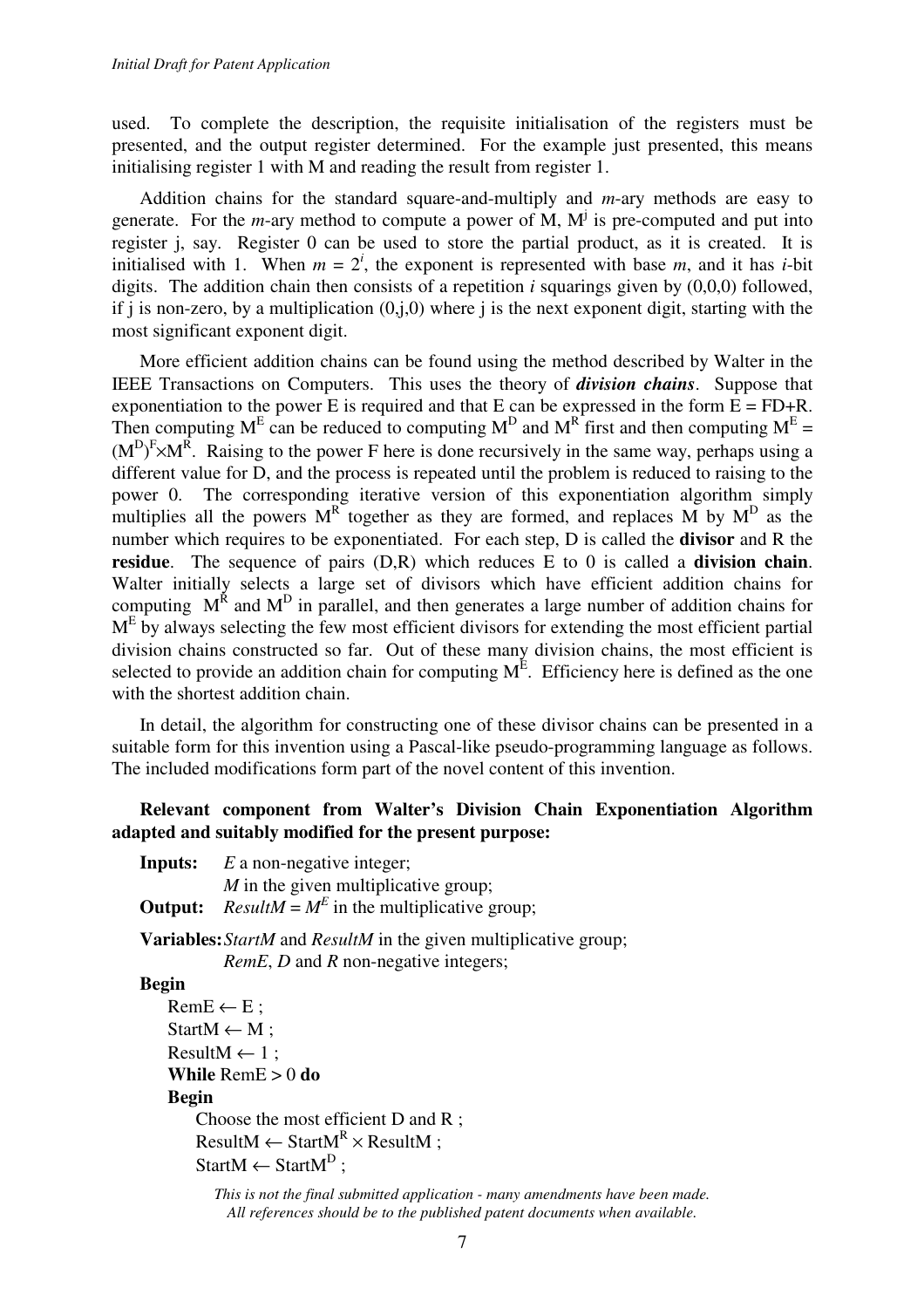```
RemE \leftarrow (RemE – R)/D; { The choice of R must make this division exact }
{Invariant: M<sup>E</sup> = StartM<sup>RemE</sup> \times ResultM }
        End
```
### **End**

 In each iteration of the loop here, the final values of StartM and ResultM are computed from the initial values using a single, fixed, optimal (i.e. shortest) addition chain which contains both D and R. In the discussion below, the addition chains for each divisor/residue pair (D,R) will be called addition *subchains*. When all of these are concatenated together they yield an addition chain which determines a scheme for computing any Eth power, as required. This complete addition chain, together with any relevant additional detail such as register locations, will be referred to as an *exponentiation scheme*.

 An efficient choice for the divisor set tends to select divisors with few non-zero bits in their binary representations. Walter provides {2, 3, 5, 17, 33, 49, 65, 97, 129, 257, 513, 1025} as an example of a small set from which to choose divisors and he provides a *deterministic* method for selecting the divisor at each step. This divisor set is semi-successful at producing the very short addition chains required for efficient exponentiation. A much larger divisor set is better. This means that cryptographic devices do not generally have enough memory to use Walter's deterministic algorithm to speed up exponentiation. Indeed, to obtain a relatively efficient chain, Walter has to generate a large number of addition chains by choosing several of the most efficient divisors at each iteration in order to extend the best partially completed addition chains. It is counter-intuitive that the method will generate useful addition chains in this context.

### SUMMARY OF THE INVENTION

 The invention here provides a secure or leak-resistant implementation of exponentiation, such as is required for many public-key algorithms and protocols, such as RSA encryption, ElGamal encryption, Diffie-Hellman key exchange and the Digital Signature Standard. The power of the invention is that it has an efficient mechanism for generating a different exponentiation scheme every time it is used and that each such scheme is itself efficient. This means, firstly, that attacks on the system which use differential power analysis are rendered much less harmful because little meaningful data can be extracted by averaging over a number of different exponentiations. Secondly, it means that the mechanism makes little difference to the overall time which the cryptographic device requires for its operation. However, thirdly, it should be noted that this invention can be used in conjunction with all currently known inventions with the same purpose, because all of them involve modifying the inputs to the exponentiation whereas no such change is required for the method here.

 The main technique is a means through which each time exponentiation to the power E is required, a new, randomly generated addition chain is constructed either before, or in parallel with, performing the exponentiation. No two such exponentiation schemes are usually the same, although the same scheme can be re-used if desired. No other pre-computation is involved for individual exponentiations. In the preferred embodiment, an addition scheme is for the exponentiation scheme is generated using a novel modification of the divisor chain method of Walter and a random number generator (RNG) box to select the divisors.

 The invention consists of a number of novel methods, not all of which need be used, and all of which can be constructed differently from the particular cases described in the exemplar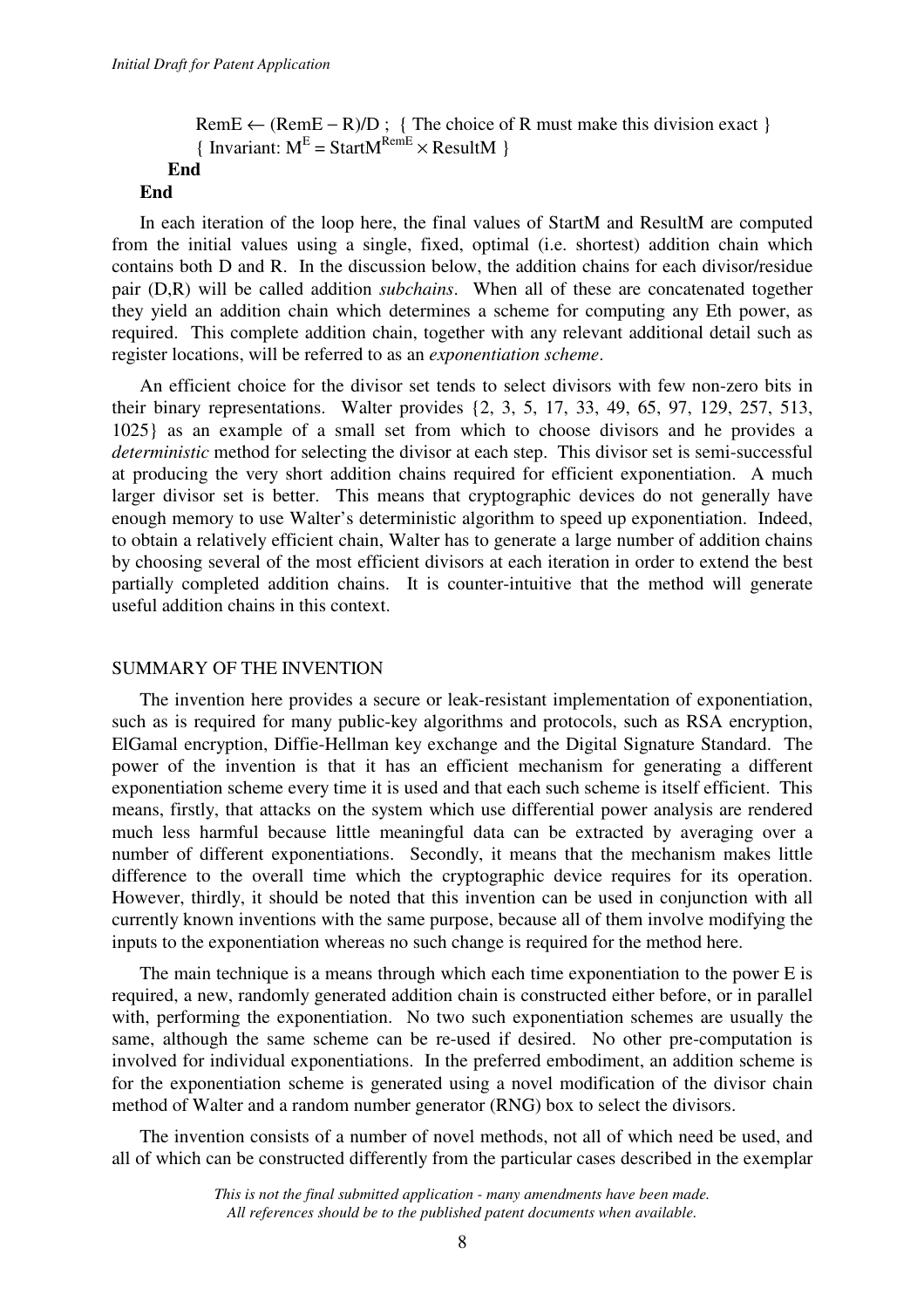exponentiation box. Many of the other novel ideas of the invention involve the introduction of further random aspects which ensure more variation for each exponentiation, in order to make cryptanalysis even more difficult. These are set out in the claims and preferred embodiments.

### **24 Claims, 1 Drawing Sheet**

# BRIEF DESCRIPTION OF THE FIGURES

Figure 1 shows schematically the method and apparatus of the invention in one of its preferred embodiments.

### DETAILED DESCRIPTION OF THE PREFERRED EMBODIMENTS

### **INTRODUCTION**

 The preferred embodiment of the novel exponentiation device contains a version of the exponentiation machine described in the "Background of Invention" section, which is adapted from Walter's division chain exponentiation algorithm. Other embodiments may use equivalent variants of this in which, for example, the list of divisors is chosen before any exponentiation is performed rather than in parallel with it. In order to build an embodiment of the invention, this machine is augmented and enhanced by the various novel methods and apparatus which are set out in the claims. It will now be described, referring to the drawing provided in Figure 1. Since the mathematical notation and programming code are unambiguous and well understood by those of skill in the art, no detailed description of same is deemed necessary for a full and precise understanding of the present invention.

 The invention and novel ideas presented herein are applicable in the area of numbertheoretic public-key schemes (including encryption schemes, signature schemes, authentication schemes, key exchange schemes, key management schemes etc. using modular integer arithmetic, finite field arithmetic, elliptic curve groups, etc. ) where it is required to protect the secrecy of the private key in a hostile environment. The invention is applicable wherever exponentiation is used and provides an apparatus for performing the exponentiation which is resistant to attacks involving side channel leakage of data.

The apparatus for computing one value of  $M<sup>E</sup>$  at a time (claim 1) is illustrated in the Figure 1. This is to be performed in the common mathematical structure referred to as a group, and this group will be written using multiplicative notation. In the context of the (integer) RSA crypto-system or Diffie-Hellman key exchange with modulus N, the group is that of the integers mod N under multiplication. With this as the specified group, it is unnecessary to write the "mod N" explicitly. In the context of elliptic curve cryptography, the group is that of the points on the elliptic curve under what is normally referred to as addition. For uniformity with the integer cases, this group will be written multiplicatively as well. So, following normal mathematical practice, it should be understood that in all applicable contexts, the exponentiation is described with multiplication as the group operation.

### **OVERVIEW**

 The drawing shows the inputs M and E provided in boxes **10** and **21**, and the required output which appears in box **23**. There are two main processes which may run interleaved or sequentially, or in some combination of these, using a single processor or multiple processors.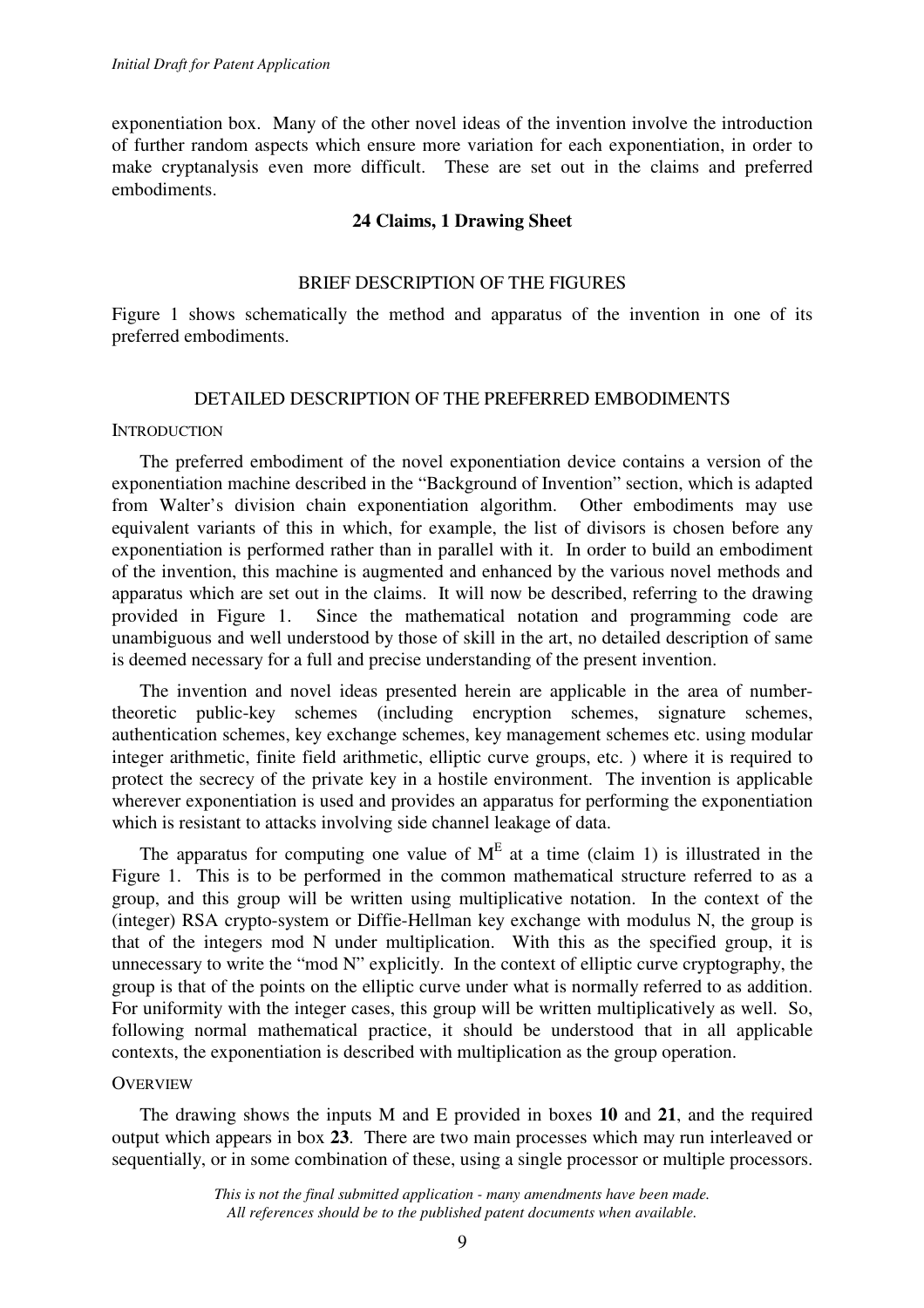These processes are i) the selection of the exponentiation scheme, which includes mainly the choice of addition chain (boxes **10** through **20** in Figure 1), and ii) the application of the exponentiation scheme to perform an exponentiation (boxes **21** through **23** in Figure 1).

 During the process of selecting an exponentiation scheme, the exponent E in box **10** is copied to RemE in box **11**, where, for convenience, it may have a non-standard representation (claim 9) in order to make more efficient its division by any chosen divisor. After the divisor D is selected in box **13**, the new value for RemE and the residue R are computed by box **15** from the formulae  $R \leftarrow$  RemE mod D and RemE  $\leftarrow$  (RemE – R)/D. The value of RemE in box **11** is updated, and the pair (D,R) is passed on to box **17** which stores this data and further choices ready for the exponentiation. The exponentiation may take place immediately in box **22** or it may be performed later.

 During the process of performing the exponentiation, the register selector in box **18** first determines the locations of StartM, ResultM and TempM. Then the initial value M in box **21** is loaded into StartM in box **22** and ResultM is initialised with 1 in box **22**. Then (using the notation described in the background theory) the addition chain operation triples  $(i,j,k)$  are repeatedly obtained from box **22**, modified by box **18** if necessary, and applied to perform a multiplication and storing of the product. When the last triple has been processed, box **23** obtains the result  $M<sup>E</sup>$  from ResultM in box 22. This embodiment uses just the three registers named in box **22**. However, other embodiments may use more registers as desired.

### **DETAILS**

 In detail, the choice of exponentiation scheme is made as follows. A divisor set is chosen and provided in box **12**. For the preferred embodiment, this set contains divisors 2, 3 and 5 only (claim 1), but almost any choice of a set of positive integers can be made instead (claim 6). Associated with each divisor D from this set, and integer R with  $0 \le R < D$ , an addition chain (*see* the section "Background Theory" for definitions) is chosen which includes R and D and has shortest length with this property (claim 1). These addition chains are put into box **16**. This is the preferred method for initialising box **16**, but (see claims 7 and 8) alternative and additional addition chains can be placed in box **16**. There may be several chains representing the same pair (D,R) (claim 7) and these chains do not need to be chosen with minimal length (claim 8), although faster exponentiation is achieved when this is done. In particular, these subchains may or may not contain "useless" operations which have no effect on the computation and could have been omitted. Furthermore, the set of residues from which R is chosen need not be restricted in any way (claim 13). Indeed, the set of residues associated with a divisor does not need to form a complete set of residues, nor do its elements need to be all non-negative, nor do they all need to be least non-negative. However, for each selectable pair (D,R) there must be at least one available addition chain placed in box **16**. Moreover, sufficient residues must be available for there to be at least one selectable pair (D,R) when an exponentiation scheme is being generated.

 Before operation, the exponentiation apparatus must also be provided with a divisor selection processor (box **13**) which will select divisors in an unpredictable way (claim 2). There are many different ways to construct such a box. One such suitable embodiment for this is the following exemplar apparatus which illustrates some of the possible enhancements more clearly. This suggested construction (claim 17) obtains input from a random number generator in the interval [0,1] (RNG) provided by box **20** and uses the data in the divisor set provided by box **12**. It is written in the programming language Pascal.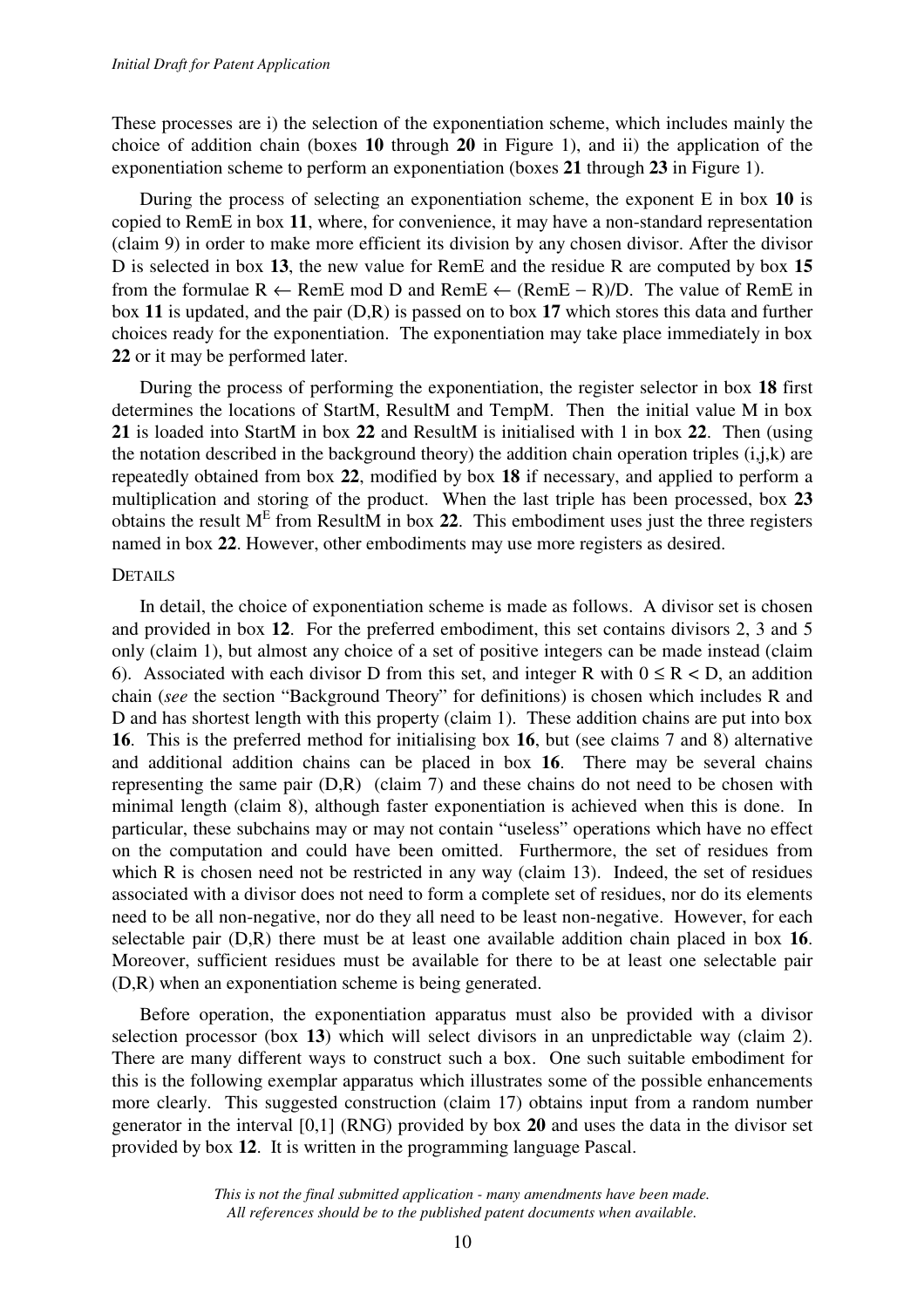```
D := 0 ;
If RNG < 7/8 then 
    If 0 = \text{Rem}E \mod 2 then D := 2 else
    If 0 = \text{Rem}E \mod 5 then D := 5 else
    If 0 = RemE mod 3 then D := 3;
If D = 0 then
Begin 
    p := RNG;
    If p < 6/8 then D := 2 else
    If p < 7/8 then D := 3 else
                   D := 5 ;
End ;
```
Other embodiments may have random numbers supplied in a different interval, they may have different values replacing the occurrences of 7/8, 6/8 and 7/8, they may re-order some of the statements, or they may make other inconsequential changes as far as the functionality of the box is concerned. These are all deemed to be covered in this invention. In the program segment, RemE refers to the remaining part of the exponent E which still has to be processed, and is stored in box **11**. This construction (claim 21) is an embodiment of claim 11, namely that no deterministic choice is made for any divisor. An alternative construction for box **13**, which is useful for improving efficiency, is that a divisor which divides RemE is always chosen whenever possible (claim 10). This could be implemented by omitting the line "**If**  $RNG(x) < 7/8$  then<sup>"</sup> in the above Pascal code, thereby obtaining the means of claim 20. A further enhancement is to update this selection process regularly in a random way (claim 12). One embodiment of this idea is for box **14** to update the values 7/8, 6/8 and 7/8 in the Pascal code for divisor selection at the start of each new exponentiation. Box **14** is supplied with random numbers from box **20** to enable this process to take place. The new values are restricted to being probabilities in the range [0,1] and are usually selected strictly between 0.5 and 1. This provides the means to implement claim 12 when applied for every new exponentiation (claim 22). This updating process can be combined with a random number from box **20** which is used to select unpredictable intervals between such updates (claim 14). Consequently, this provides a mechanism for enabling updates to a randomly determined selection process to occur at unpredictable intervals (claim 23).

When a divisor and residue pair (D,R) has been selected by box 15, an addition subchain must be selected by box **17** from the list of such chains provided in box **16**. If there is more than one addition subchain associated with (D,R), then the random number generator (box **20**) is used to select one of them. Any selection process can be used for this, whether predictable or not (claim 7). Normally a weighted, random selection is made to improve cryptographic strength or to improve efficiency, such as by making non-minimal length subchains less likely to be chosen. In the case of there being *n* subchains for the chosen pair (D,R), a random number in the interval [0,1) from box **20** can be used to select the *i*th subchain when the random number lies in the sub-interval  $[i/n,(i+1)/n]$  (claim 19).

 When the addition chain has been selected by box **17**, the register location selector (box **18**) can be used to modify the default locations of variables used in the computation of  $M<sup>E</sup>$ . Using input from the RNG (box **20**), these locations can be chosen randomly from available RAM, but will normally just permute the locations within the space that the apparatus requires for storage of various powers of M. Then, when a new power of M is computed, it will be written into the random location determined by box **18** (claim 4). For most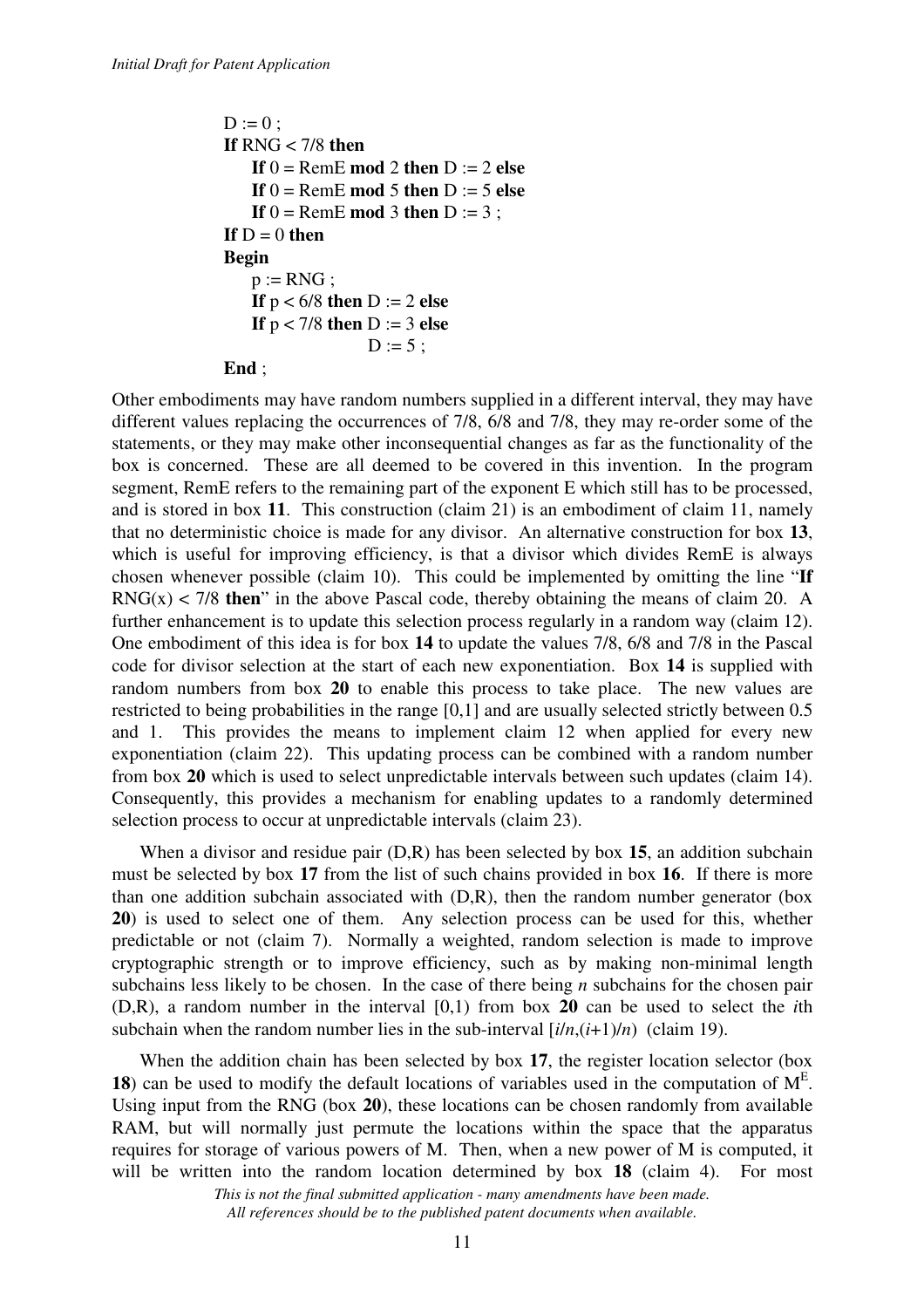embodiments, three registers are used, (these are called StartM, ResultM and TempM in box **22** of the figure), and frequently only two values need to be kept (namely StartM and ResultM in this embodiment). This leaves a third which is free to be overwritten. So a freshly computed product can overwrite either its previous value or, when available, any other value which is not going to be used subsequently.

 The data for the addition chains and locations can be managed using the notation described in the background section:  $(i, j, k)$  means this: take the group elements in locations *i* and *j*, compute their product, and write the result into location *k*. A typical addition subchain for the divisor-residue pair (5,3) is stored in box **16** as the sequence of four triples (112, 121, 133, 121) where 1 denotes the register called StartM in box **22**, 2 denotes the register TempM and 3 denotes the register called ResultM. Triple (133) illustrates the preferred means by which residue powers are multiplied together (claim 1) for this subchain. Rather than letting box **18** compute which register locations can be permuted, box **16** can be supplied with extra subchains representing alternative location choices. So subchain (112, 121, 133, 122) writes the last product into location 2 instead of the 1 used in the previous subchain. The random selection of locations for writing products to is therefore achieved via the random selection of an addition subchain from box **16** for the divisor/residue pair (claim18). Then box **18** just needs to record that StartM will be in location 2, not 1, for the next subchain. Observe that the storing of such variables in random locations does not involve writing to a pre-determined location and then copying from there to the random location.

### FINAL REMARKS

 This apparatus presented in the drawing can be built with any or all of the enhancements presented above and in the claims (claim 16) and can be used for repeated exponentiations where the exponentiation scheme generated by the apparatus is changed with any desired frequency, whether regular or irregular (claim 3). Normally, each exponentiation would be performed with a freshly generated scheme, but it could also be changed at fixed, regular intervals or at randomly selected irregular intervals.

 The Chinese Remainder Theorem (CRT) enables a large exponentiation to be reexpressed in terms of several smaller exponentiations. The invention here applies equally well to the component exponentiations, since it applies to any exponentiation (claim 15). There are many other means of modifying the exponentiation for increased efficiency or increased security or for other purposes. Whenever such modifications require exponentiations to be performed, the present invention may be applied in a similar fashion. In particular, the invention of Shamir (US Patent 5991415) can be applied to the exponent and other inputs, providing a new exponentiation to which the present invention can also be applied (claim 5).

 The random number generator (RNG) in box **20** may be implemented in many different ways. Different methods may be used for the different requests from other boxes of Figure 1 to box **20**. Any method is acceptable here and all methods are covered by the invention. Normally, an RNG generates a so-called pseudo-random sequence. In the preferred embodiment, this RNG should be secure against side channel attack.

 The exponent RemE of box **11** may be represented with any radix, as may be E in box **10** (claim 9). A multiple of the least common multiple (LCM) of the divisors in box **12** is preferred. For the choice  $\{2,3,5\}$ , a base of 30, 60, 120 or 240 is ideal when the word size used to hold RemE in memory is 5, 6, 7 or 8 bits respectively. Division of RemE and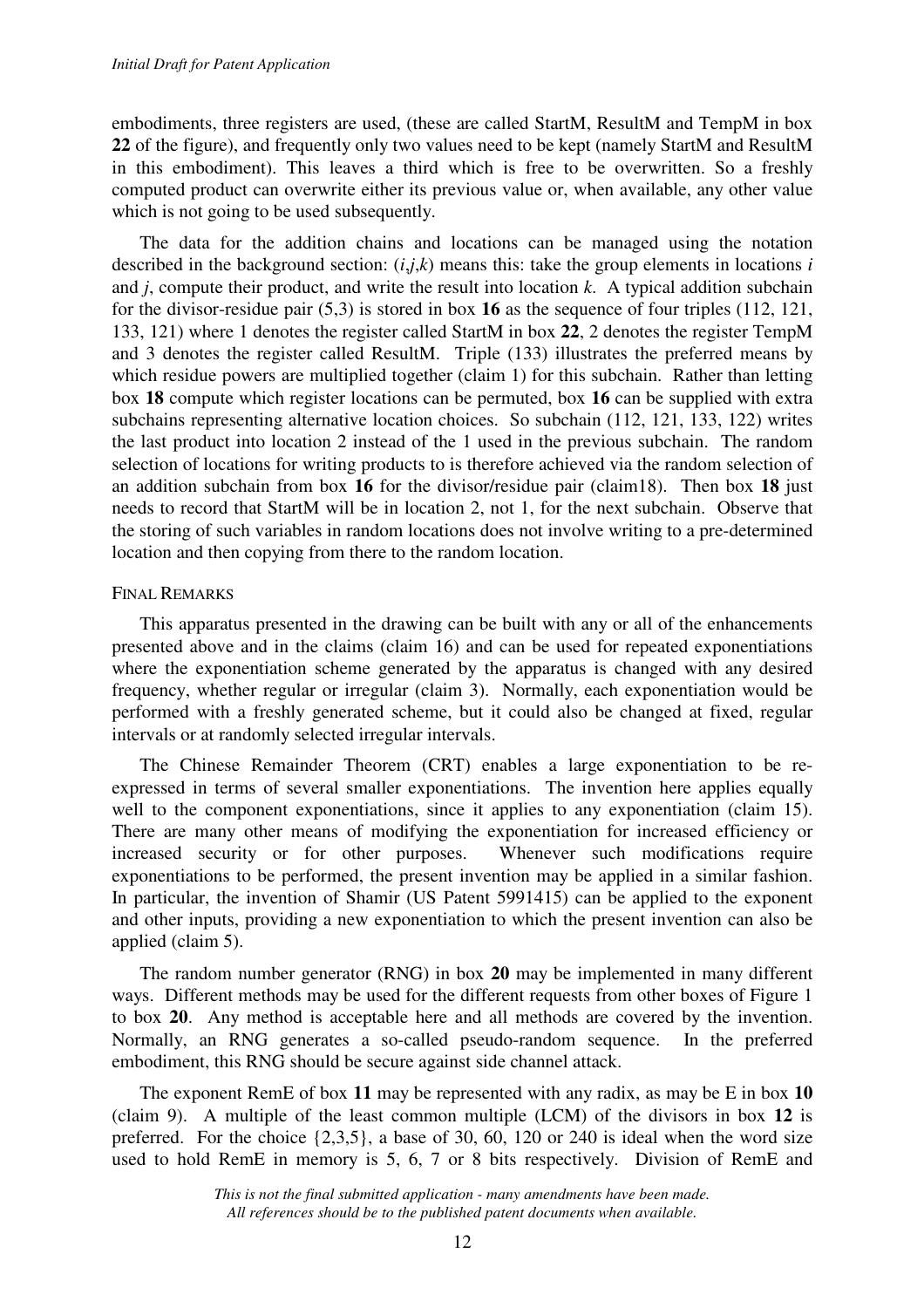determination of residue R are then much easier: once divisor D is chosen (box **13**) box **15** can determine R from the lowest digit of RemE, and the next value of RemE can be obtained by a multiplication and a shift down, in a manner well understood by those skilled in this art (claim 24). For example, with an 8-bit processor, base 240 would be chosen and division by D would be performed using multiplication by 240/D and a shift down.

 The most efficient method for combining the residue powers is to multiply them into a single variable, called ResultM in the above (as described in claim 1). However, several variables ResultM0, ResultM1, ..., ResultMk might be set up, initialised, and the residue powers multiplied into a pre-determined or randomly chosen one of these (claim 25). Their locations may be changed randomly, of course (claim 4). The product of the contents of these registers must be calculated in order to obtain the required output, and this may be done by multiplications spread out over the whole exponentiation instead of at the end only.

 Many choices described in this preferred embodiment are practical ones, in order that the invention be described clearly. However, the invention covers all possible choices without restriction. In particular, sections of program code might be replaced by functionally equivalent code in any programming language. This includes re-ordering the execution of some statements. The choice of divisor set {2,3,5} is for illustration only, and any set is covered in this invention. Addition subchains which contain the pair (D,R) have not been given explicitly as these can be constructed easily by a practitioner skilled in the art.

END OF PATENT DESCRIPTION